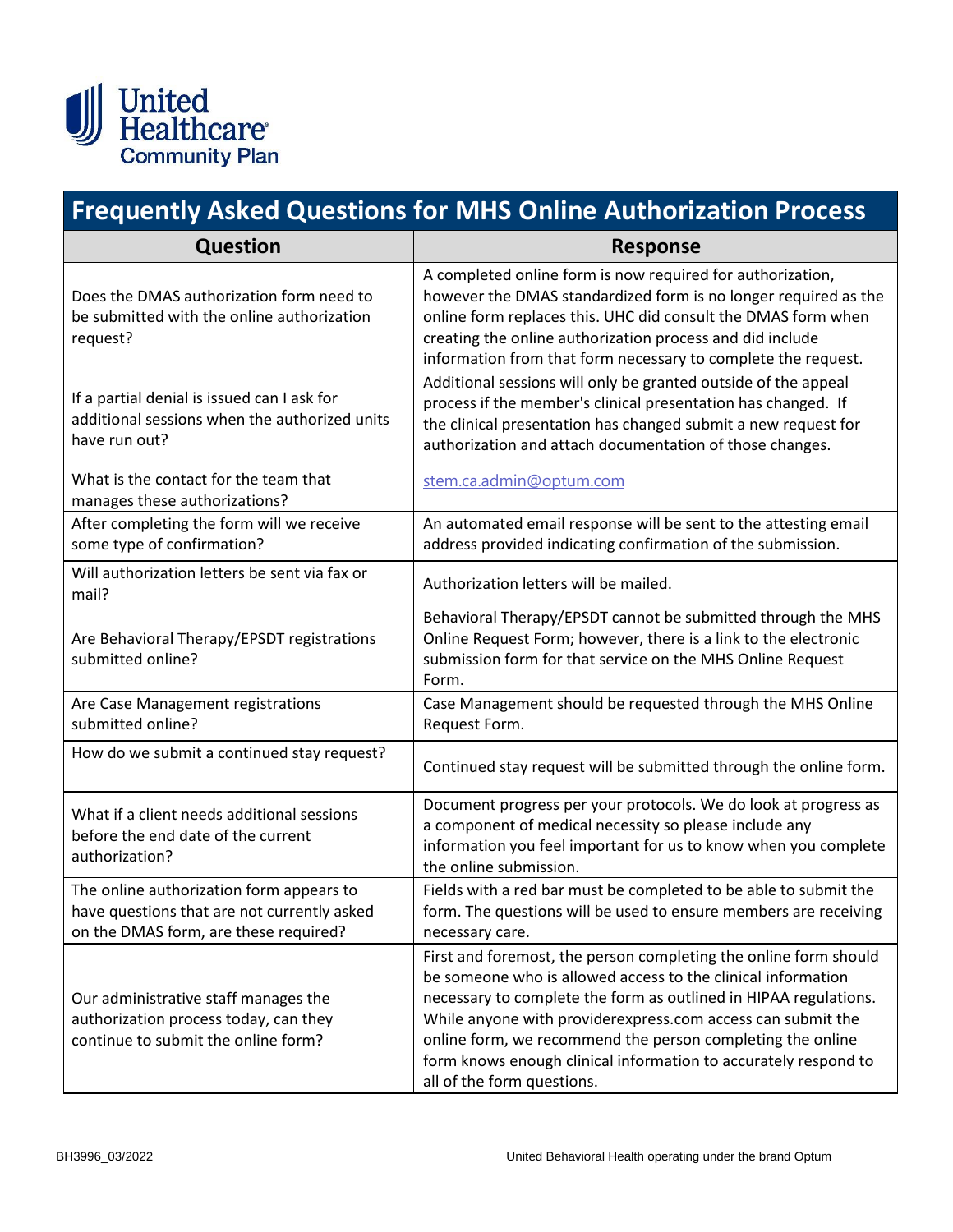| Is an ISP required when submitting an initial<br>request, including Mental Health Case<br>Management?                                          | For the initial request the ISP is not expected, however if you do a<br>provisional ISP or provisional treatment plan please attach that<br>with the submission.                                                                                  |
|------------------------------------------------------------------------------------------------------------------------------------------------|---------------------------------------------------------------------------------------------------------------------------------------------------------------------------------------------------------------------------------------------------|
| What should I do if a client has a change in<br>clinical presentation and additional sessions<br>are needed?                                   | If the clinical presentation has changed submit a new request for<br>authorization and attach documentation of those changes.                                                                                                                     |
| Can our group use a group log in for<br>providerexpress.com or is each clinician<br>required to have their own log in?                         | No, log in is required to submit the authorization. Once submitted<br>the information is sent to a secured portal that is only visible by<br>authorized UHC staff.                                                                                |
| Can a submission be edited after it has been<br>submitted?                                                                                     | Once a submission has been completed it cannot be edited. If<br>additional/revised information needs to be included complete a<br>new submission and send email to stem.ca.admin@optum.com<br>to let us know two submissions have been completed. |
| What is UHC's policy on backdating<br>authorizations requested through the portal?                                                             | Please reference the MHS Manual for backdating parameters. For<br>services requiring registration, you must submit the request<br>within 2 business days of the service start date.                                                               |
| Should I request the total number of units<br>needed for the entirety of the service or the<br>number needed per month?                        | Request the number of units needed per month.                                                                                                                                                                                                     |
| Is there a specific comprehensive needs<br>assessment that we should use?                                                                      | Review the Mental Health Services Manual chapter 4 for the Needs<br>Assessment requirements.                                                                                                                                                      |
| How are the end dates for the authorizations<br>determined?                                                                                    | Several factors go into determining an end date including service<br>requirements, individual clinical presentation and the outcome of<br>the clinical review.                                                                                    |
| For re-authorizations, would we submit a<br>quarterly service plan at this time instead of<br>the initial service plan or yearly service plan? | Submit the most recent assessment as dictated by Virginia<br>guidelines.                                                                                                                                                                          |
| What is the process to submit ARTS<br>authorizations?                                                                                          | See state specific ARTS form                                                                                                                                                                                                                      |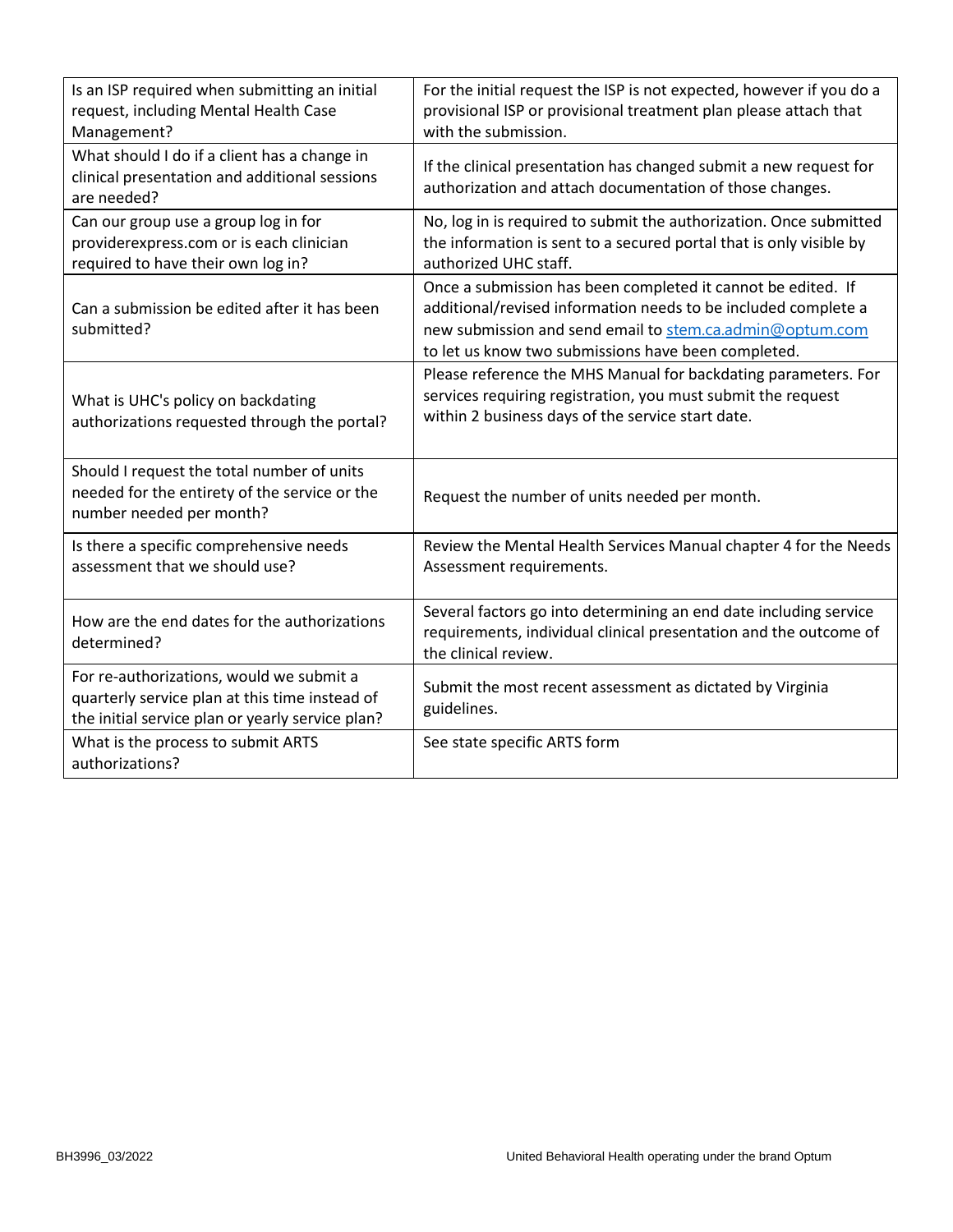| What services should be submitted through<br>the online authorization portal?      | The following MHS Services should be requested through the online<br>portal:<br>Case Management (H0023)<br>Intensive In-Home (H2012)<br>Individual Peer Support (H0024)<br>Group Peer Support (H0025)<br>Mental Health Skill Building (H0046)<br>Psychosocial Rehab (H2017)<br><b>Assertive Community Treatment (H0040)</b><br>MH Partial Hospitalization (H0035)<br>Therapeutic Day Treatment for Children (H2016)<br>٠<br>Multisystem Family Therapy (H2033)<br>Functional Family Therapy (H0036)<br>Mobile Crisis (H2011)<br><b>Community Stabilization (S9482)</b> |
|------------------------------------------------------------------------------------|------------------------------------------------------------------------------------------------------------------------------------------------------------------------------------------------------------------------------------------------------------------------------------------------------------------------------------------------------------------------------------------------------------------------------------------------------------------------------------------------------------------------------------------------------------------------|
| When should a Freedom of Choice form be<br>submitted?                              | The Freedom of Choice form is required for all outpatient and<br>community based MHS service requests and registrations, except for<br>crisis services.                                                                                                                                                                                                                                                                                                                                                                                                                |
| Can providers use their own Freedom of<br>Choice form?                             | Yes. If you do not already have a Freedom of Choice form, a UHC<br>form can be found at providerexpress.com > Our Network > State-<br>Specific Provider Information > Virginia > Provider Orientation,<br>Training, and Forms > VA Member Freedom of Choice Form                                                                                                                                                                                                                                                                                                       |
| How do we submit a Freedom of Choice form?                                         | The Freedom of Choice form should be submitted with each MHS<br>service request and attached to the portal request at the time of<br>submission.                                                                                                                                                                                                                                                                                                                                                                                                                       |
| What can I expect when a valid Freedom of<br>Choice form is submitted?             | If a valid Freedom of Choice form is submitted and the member<br>already has an active authorization in place with another provider,<br>that existing authorization will be ended. The end date of that<br>existing authorization will include a transition period to ensure<br>coordination of care amongst providers. Written documentation to<br>the initial provider will be sent noting the change in the<br>authorization end date. Authorization for services submitted by the<br>new provider will be reviewed via our standard process.                       |
| What documents should be included with the<br>Case Management request?             | The Individual Service Plan (ISP), or preliminary ISP,<br>Comprehensive Needs Assessment (CNA), and Freedom of Choice<br>(FOC) should be included in the Case Management submission.                                                                                                                                                                                                                                                                                                                                                                                   |
| Does an assessment need to be attached each<br>time an authorization is submitted? | The most recent assessment/assessment updates should be attached<br>to the online submission.                                                                                                                                                                                                                                                                                                                                                                                                                                                                          |